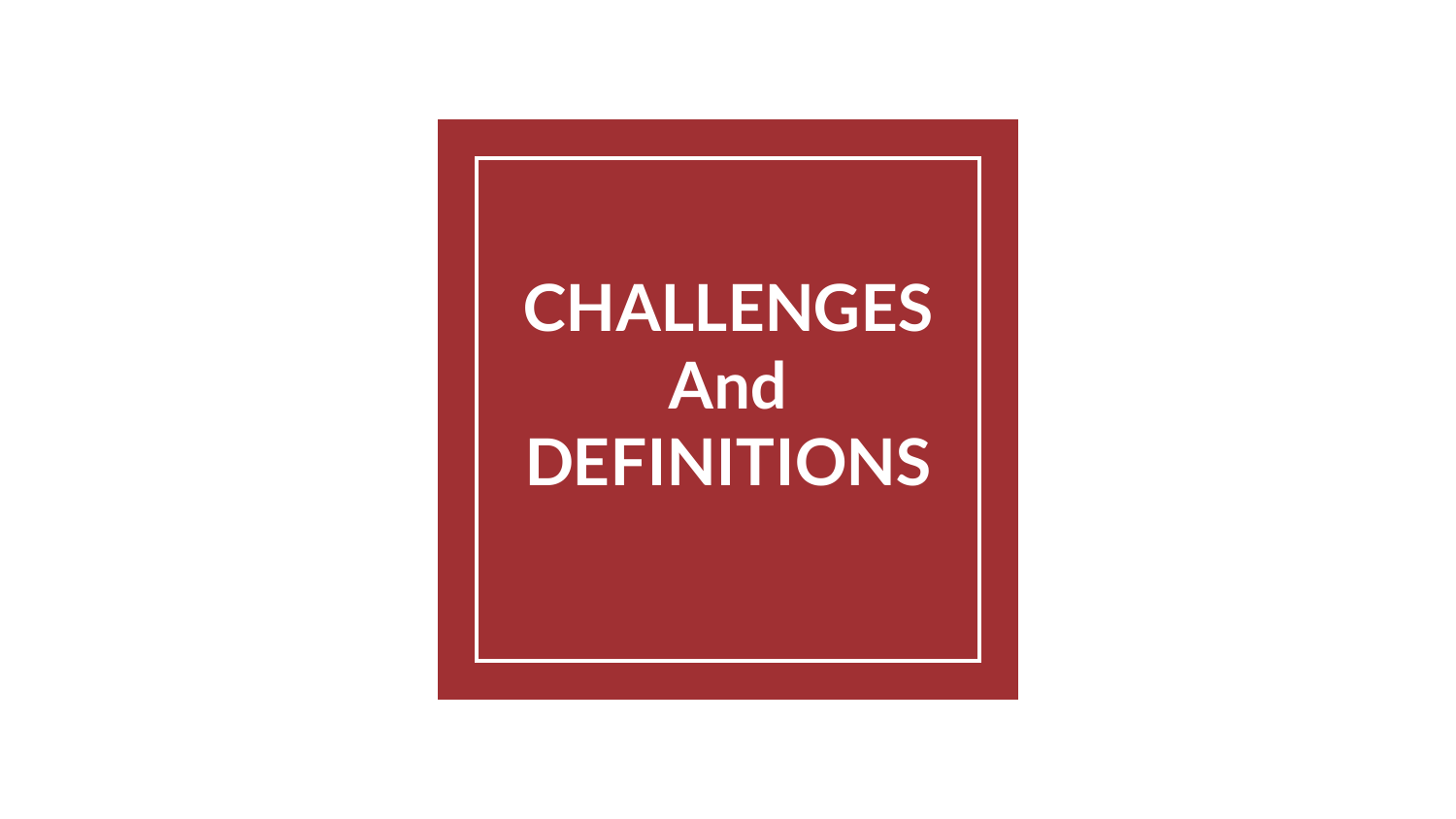

Hours per day the average American spent consuming media (TV, video games, radio, tablet, smartphone, computer)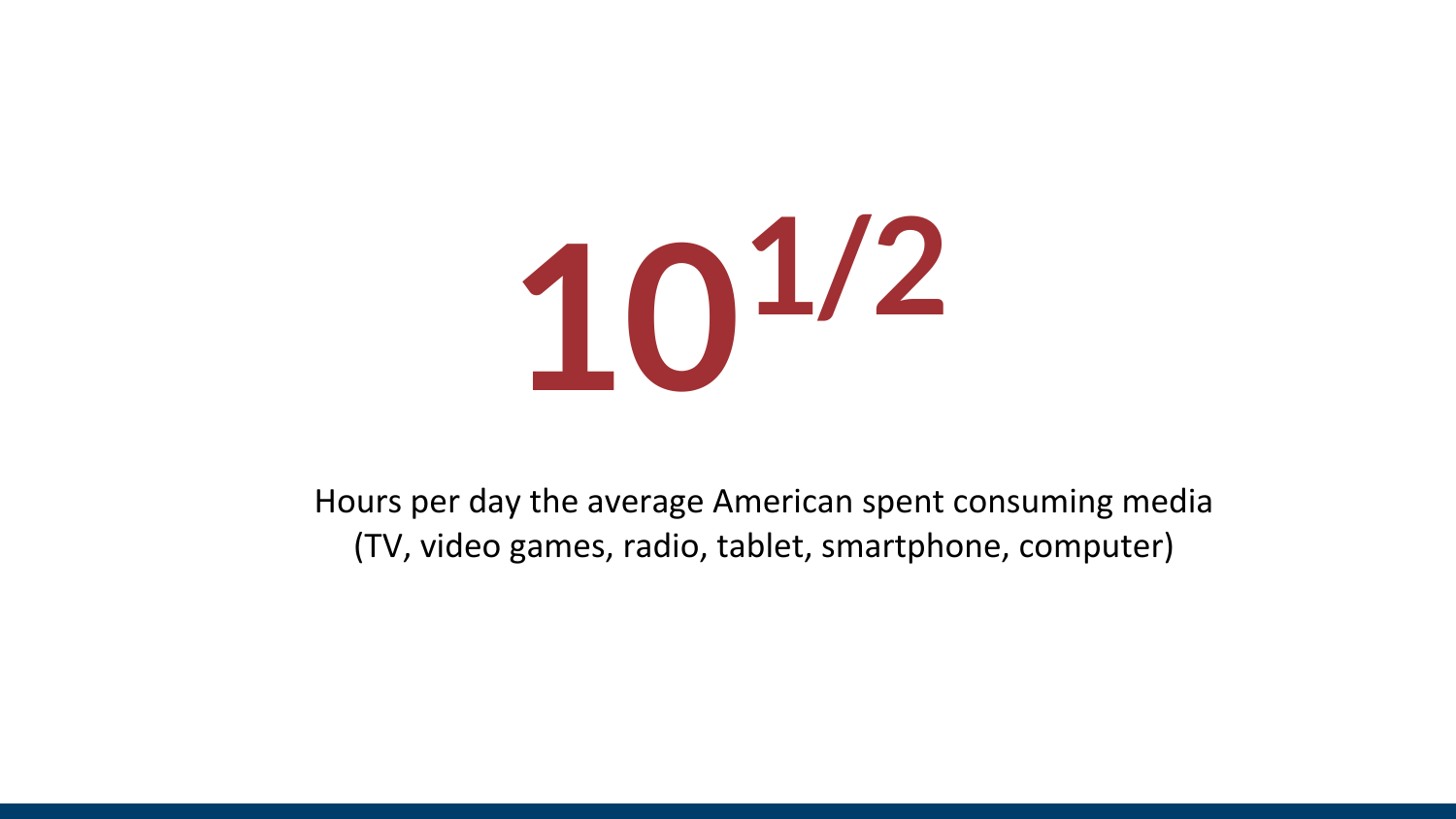

**INFORMATION OVERLOAD AUTHENTICITY CRISIS SPEED VS ACCURACY SHIFTS IN TECH & REVENUE PERSONAL BIAS**

Image source: Luma Partners, Terry Kawaja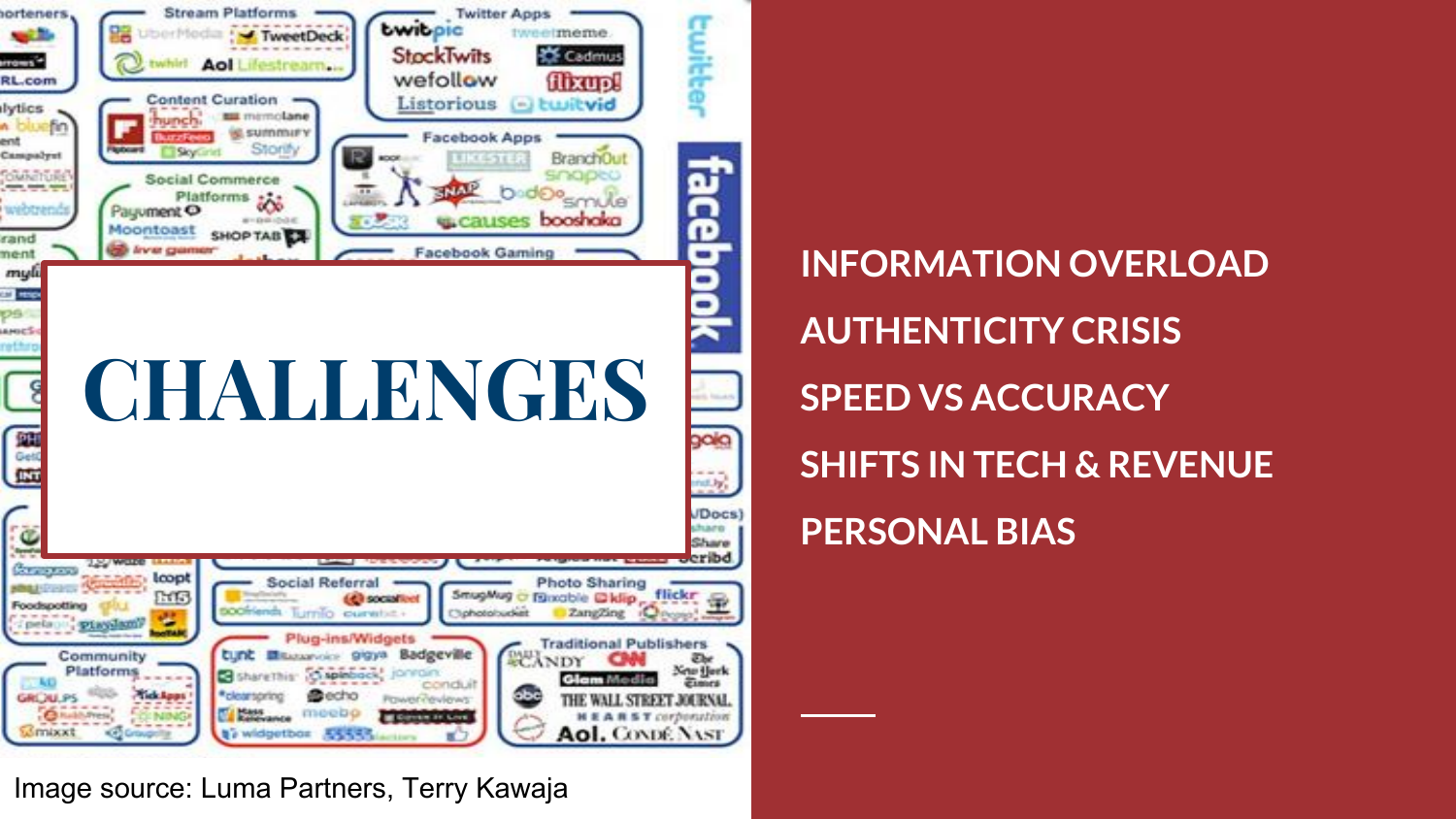#### **BIAS**

A predisposition or tendency that distorts your ability to fairly weigh the evidence and prevents you from reaching a fair or accurate judgment

### **CONFIRMATION BIAS**

Pursuing information that reassures or reflects a person's particular point of view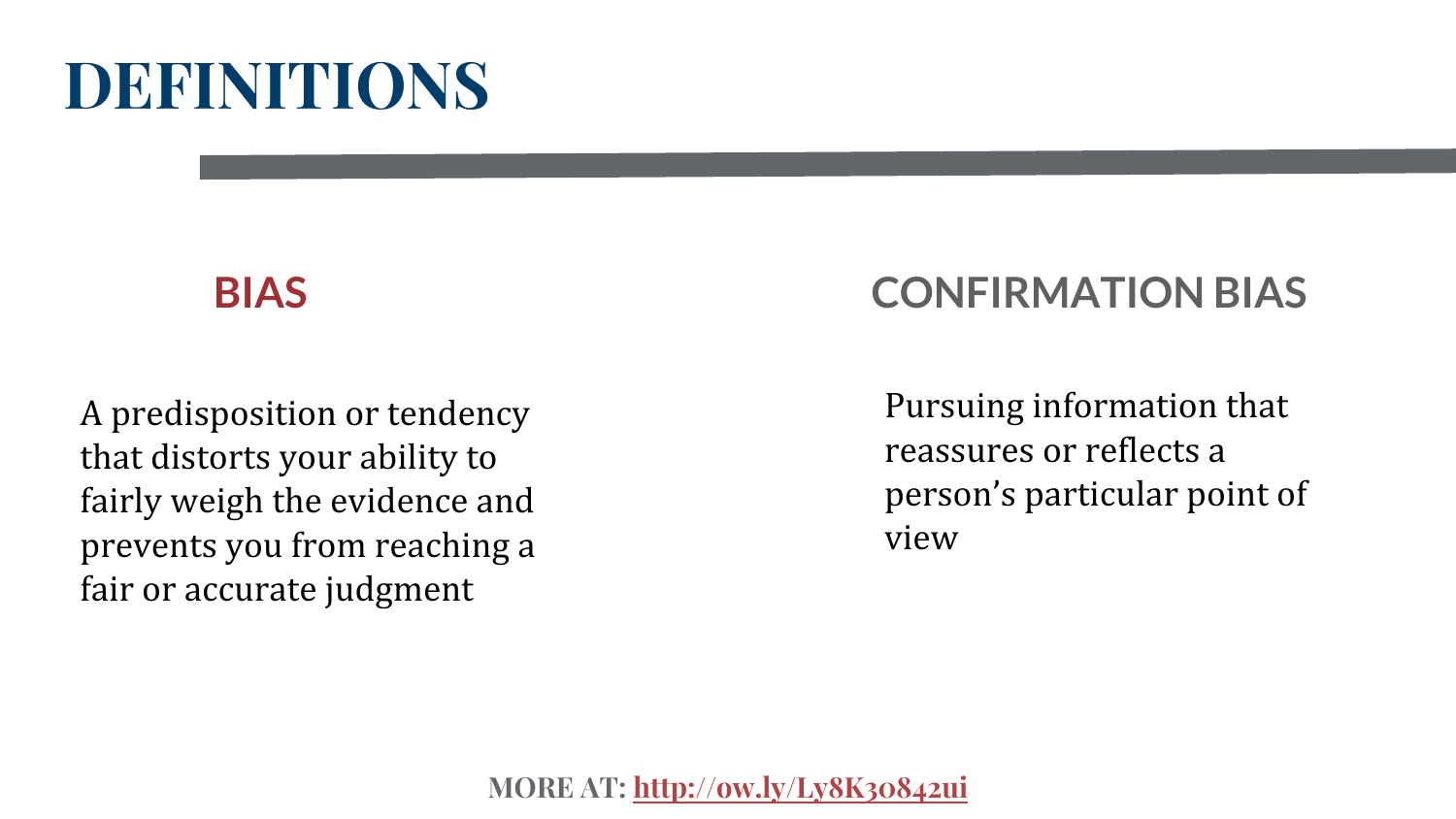## **RELIABLE**

### **INFORMATION**

Allows the news consumer to make a decision, take action or share responsibly with others. It has all three of these characteristics: Verification, Independence and Accountability

## **SCIENTIFIC TRUTH**

A statement of probability proportional to the evidence, which will change over time, as further research changes our understanding daily of everything from the size of the largest dinosaur to the nature of the former planet Pluto

### **EVIDENCE**

The available body of facts or information indicating whether a belief or proposition is true or valid.

Direct Evidence: Anything that was captured first hand or on the scene

Indirect Evidence, which is a step or two removed from the events.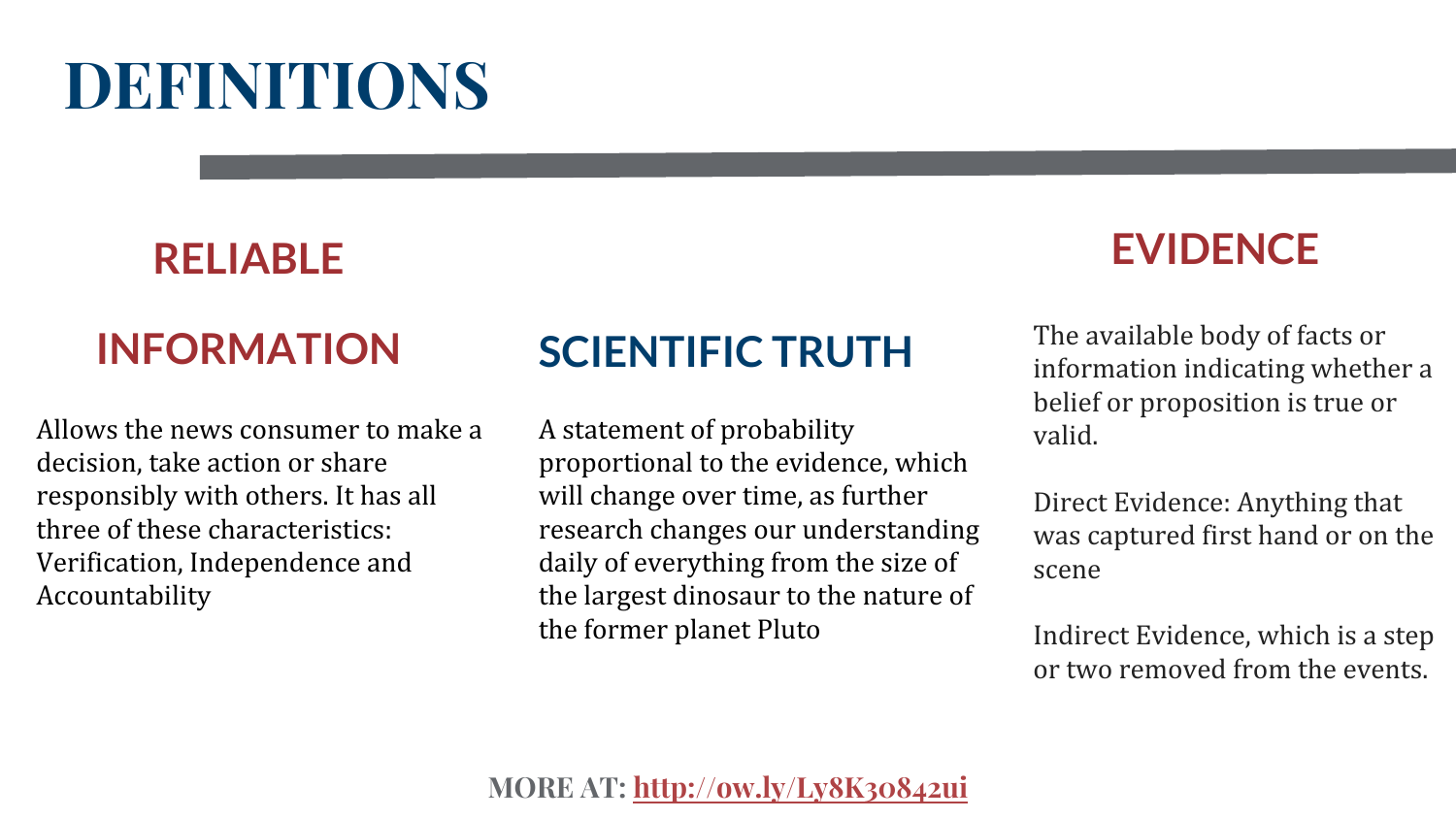### **FAKE NEWS**

- Authentic material used in the wrong context
- Imposter news sites designed to look like brands we already know
- **Fake news sites**
- **Fake information**
- Manipulated content
- Parody content



Via Full Frontal Channel on Youtube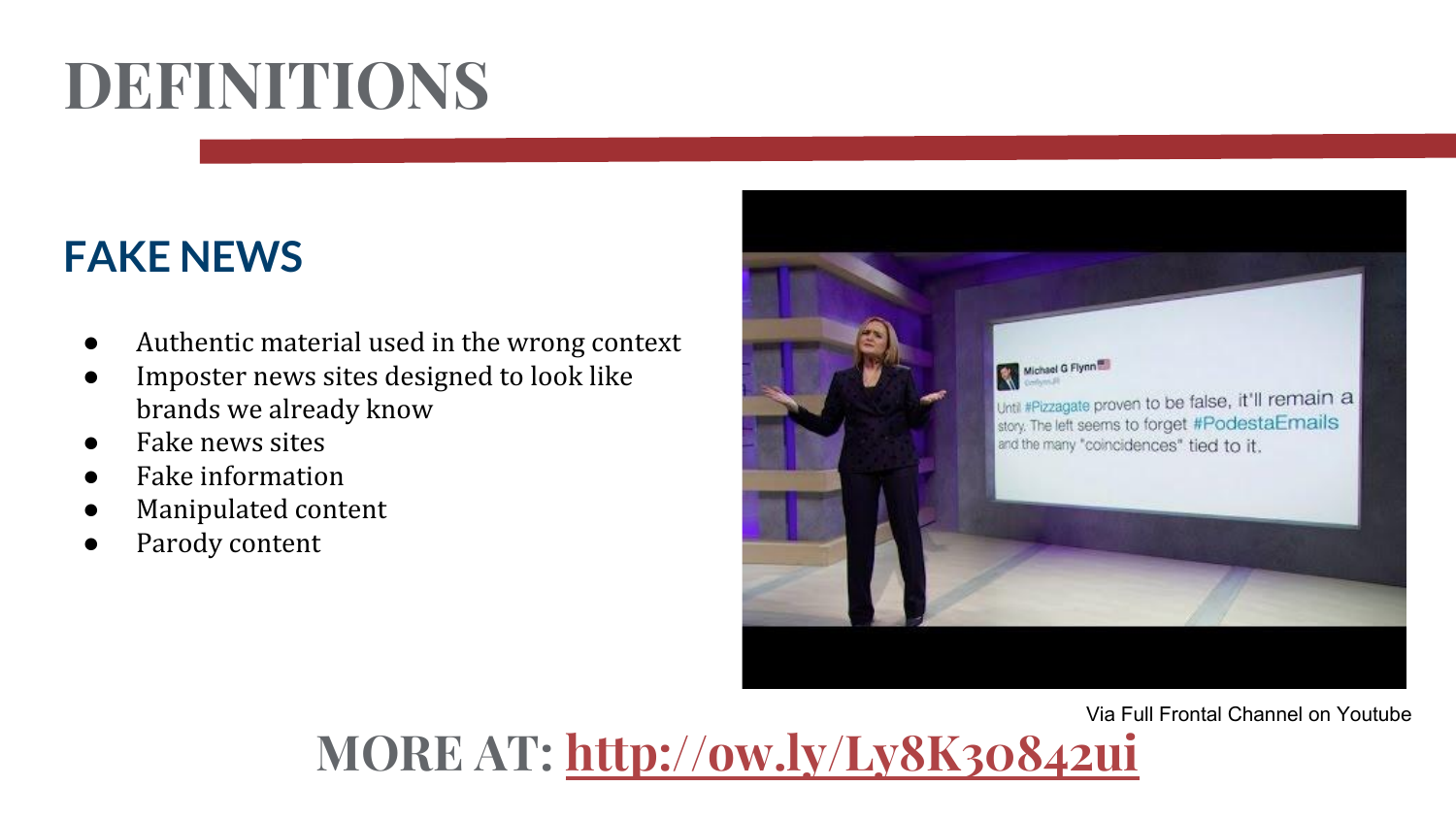Fully 16% of U.S. adults say they have shared fake political news inadvertently, only discovering later that it was entirely made up

14%, say they have shared fake news they knew was made-up – whether because they want to spread misinformation, to "call out" the stories as fake, for the amusement value, or for some other reason

#### Public, politicians, social media all receive share of responsibility for stopping spread of fake news

% of U.S. adults who think have a great deal/some/little or no responsibility in preventing completely made-up news from gaining attention



Source: Survey conducted Dec. 1-4, 2016. "Many Americans Believe Fake News Is Sowing Confusion"

#### **PEW RESEARCH CENTER**

#### VIA JOURNALISM.ORG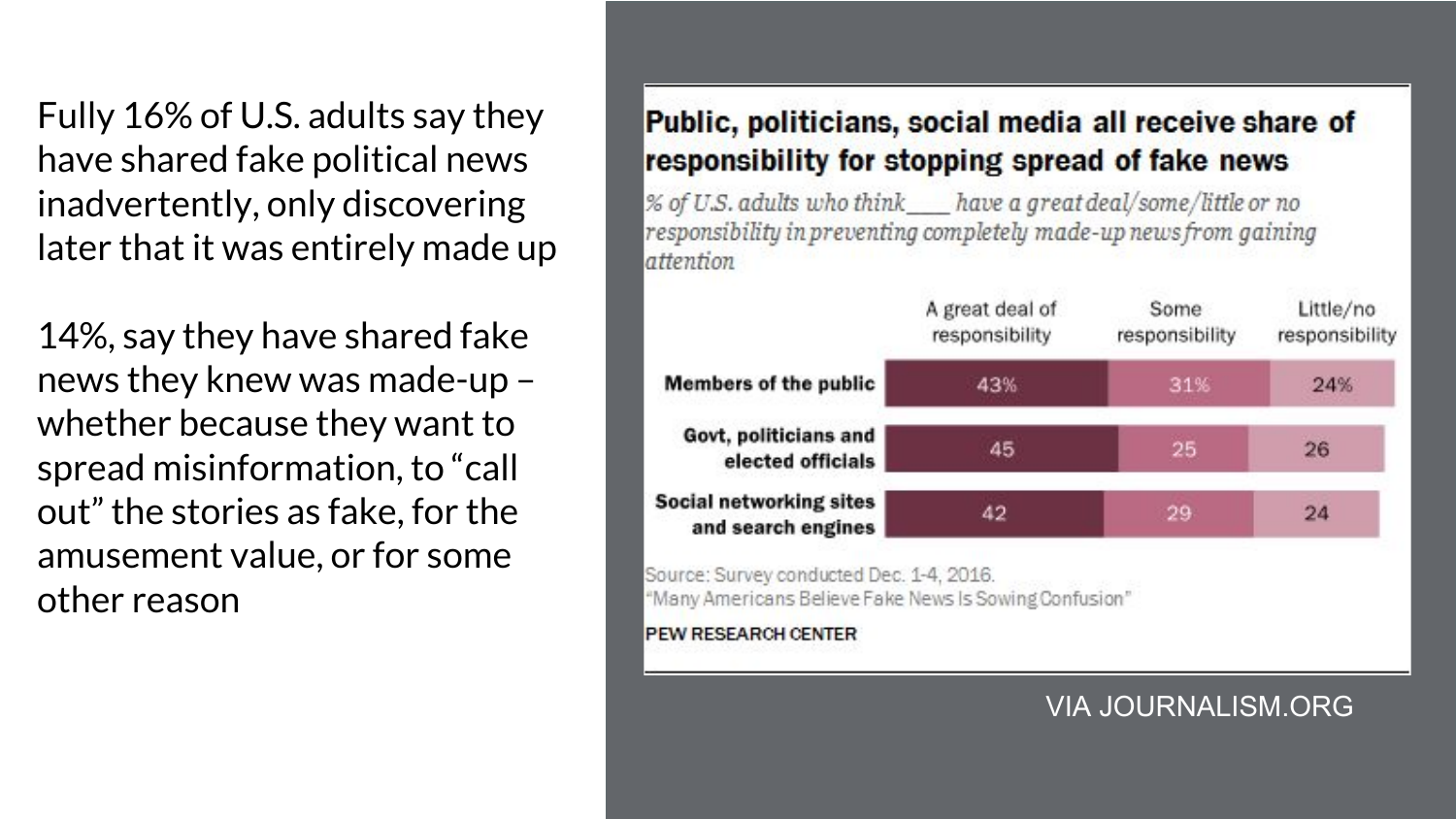## **CLICK BAIT**

Headlines that intentionally leave out crucial information to mislead user into clicking



**Cabin Crew Take Secret** Pictures, You Wont **Believe The Results** (Time To Break)



20 Celebrities Who Have **Beaten Cancer** (Celebstars)



The Must-See **Technology That Is** Changing the Way You Listen...

(Sound Online by Sony)



15 Reasons Why You **Should Never Support Horse Racing** (Sports Mozo)



44 Stunning Images Of Things You Had No Idea Existed (Pics)



Life Insurance **Companies Hate This New Trick** 



New Leader for Atlanta Symphony (ArtsBeat)



Fiji send England Rugby World Cup warning ahead of...

Image source - [BBC News](http://www.bbc.com/news/technology-36985662)